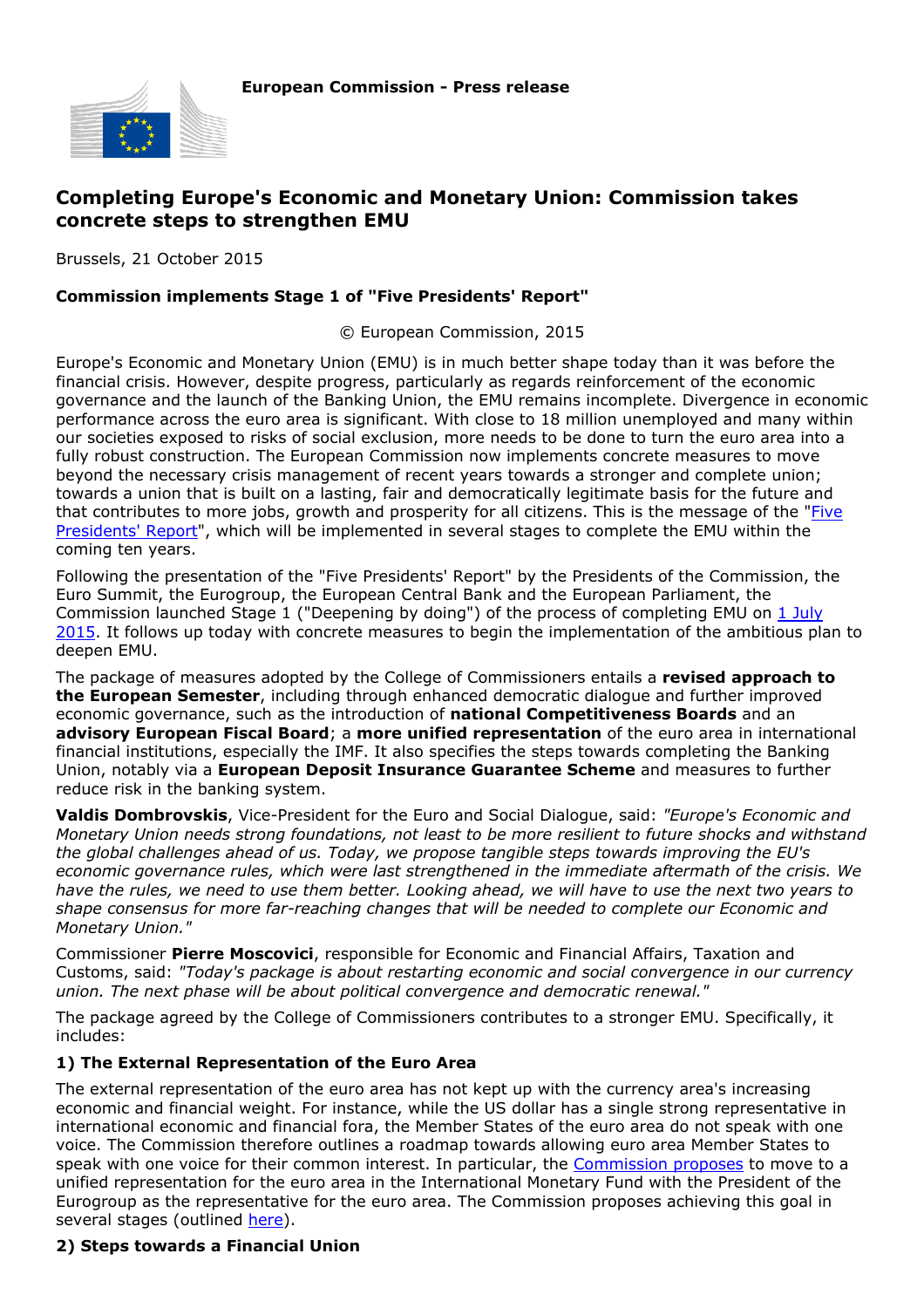Besides progress in economic governance, completing the Banking Union is an indispensable step towards a full and deep EMU. In spite of the progress made, banks and sovereigns in the euro area are still too interlinked. Completing Banking Union requires implementing the already agreed legislation and further measures to reinforce financial stability.

A common system for deposit insurance is still the missing piece of the Banking Union. As President **Jean-Claude Juncker** said in his [State of the Union](http://ec.europa.eu/priorities/soteu/docs/state_of_the_union_2015_de.pdf) speech, the Commission will present before the end of the year a legislative proposal on the first steps towards a European Deposit Insurance Scheme (EDIS), in order to create a more European system that is disconnected from government purses. This will ensure that citizens can be certain of the safety of their deposits independent of their geographical location. The Commission will propose a system based on reinsurance, which will keep in place the Member States' national schemes. Today's package will be complemented by a legislative proposal later in the year.

The Commission also remains committed to further reducing risks and ensuring a level playing field in the banking sector and limiting the bank-sovereign feedback loop. Finally, alongside the completion of the Banking Union, the [Capital Markets Union](http://europa.eu/rapid/press-release_IP-15-5731_en.htm) is a key priority.

# **3) A Revamped European Semester**

The Juncker Commission has already substantially streamlined the European Semester in its first year in office, enabling more genuine dialogue with the Member States by publishing Country Reports already in February, three months before the Country-Specific Recommendations were finalised. In future, discussions and recommendations for the euro area as a whole will be held first, before country-specific discussions, so that common challenges are addressed coherently by all.

Employment and social aspects will feature strongly in the Semester and in the process to deepen EMU. Social partners should play a central part here. The Commission will also ensure that social fairness gets greater attention in new macroeconomic adjustment programmes, as it did for Greece, where the Commission also prepared its first [social impact assessment](http://ec.europa.eu/economy_finance/assistance_eu_ms/greek_loan_facility/pdf/assessment_social_impact_en.pdf).

# **4) Improving the tools of economic governance**

The economic governance framework has deepened and widened in scope over the past years, but has also gained in complexity. President Juncker committed in his [Political Guidelines](http://ec.europa.eu/priorities/docs/pg_en.pdf) to a "stabilityoriented review" of the **"six-pack" and "two-pack" legislation.** This legislation is still recent and the Commission would like to see more evidence and experience with the reformed governance structure before deciding on the need for further legislative changes. Building on what has been achieved so far, the Commission will propose practical improvements to consolidate practices and improve the transparency, predictability and thus effectiveness of existing rules. In order to complement and reinforce the economic toolbox, the Commission is also proposing, in line with the "Five Presidents' Report", to establish **national Competitiveness Boards** as well as an advisory **European Fiscal Board**.

### **National Competitiveness Boards**

The Commission recommends to the Council to recommend to Member States to establish national Competitiveness Boards in charge of tracking performance and policies in the field of competitiveness. The Boards' set-up should respect a set of minimum criteria, which account for the diversity among Member States, and fully respect the role of the social partners.

### **European Fiscal Board**

The Commission is setting up an independent advisory European Fiscal Board to i) evaluate the implementation of the EU fiscal framework, ii) advise on the fiscal stance appropriate for the euro area as a whole, iii) cooperate with the national fiscal councils of the Member States and iv) provide ad-hoc advice on the request of the President.

The Board will be a functionally independent body composed of five experts, hosted by the Commission.

### **Next Steps**

The "Five Presidents' Report" sets out three different stages for completing the EMU. Today's package addresses Stage 1, and preparations for Stage 2:

- **Stage 1**, or "Deepening by Doing" (1 July 2015 - 30 June 2017): using existing instruments and the current Treaties to boost competitiveness and structural convergence, achieving responsible fiscal policies at national and euro area level, completing the Financial Union and enhancing democratic accountability.

- **Stage 2**, or "Completing EMU": more far-reaching actions will be launched to make the convergence process more binding, through for example a set of commonly agreed benchmarks for convergence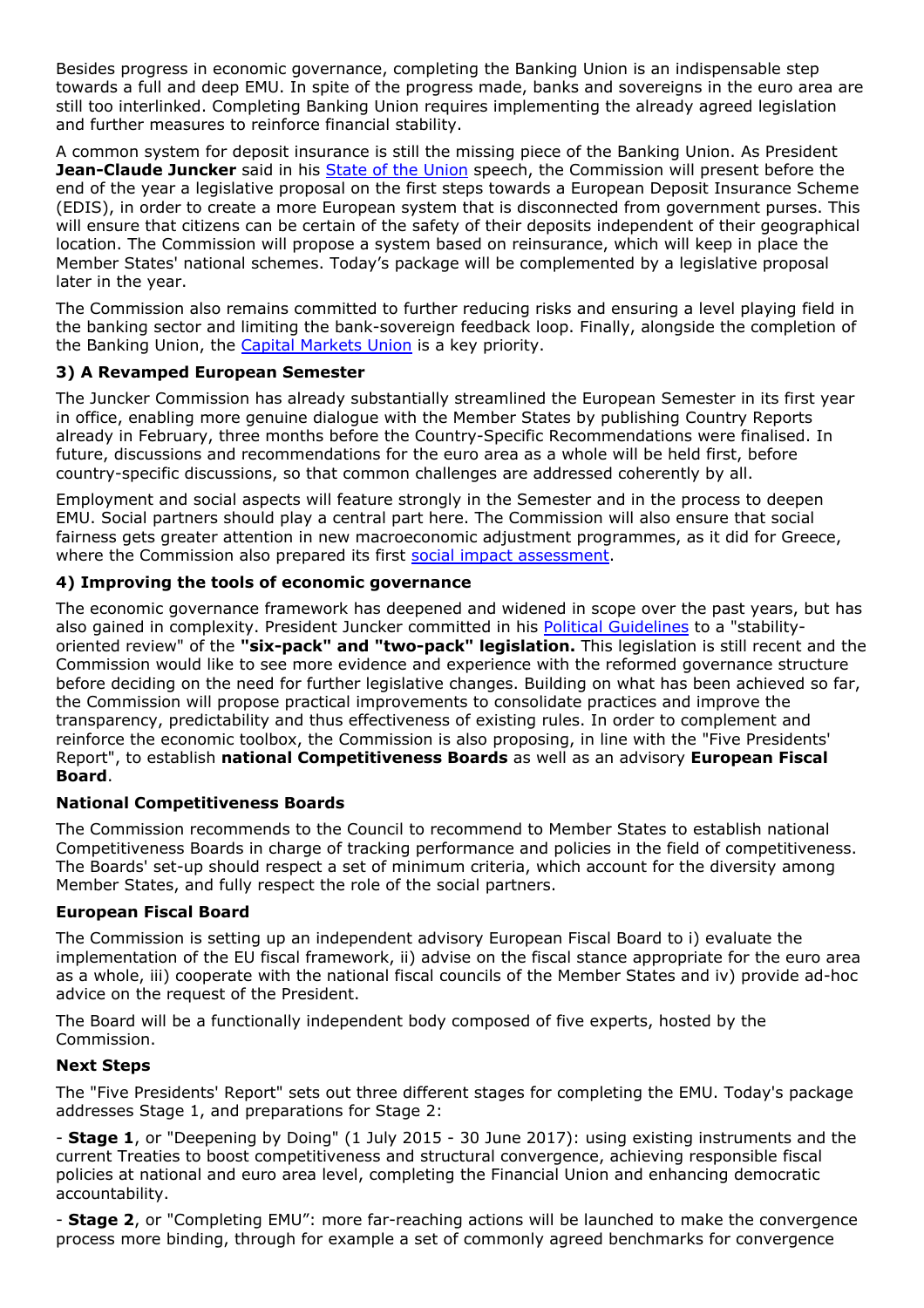which would be of legal nature, as well as a euro area Treasury.

- **Final Stage** (at the latest by 2025): once all the steps are fully in place, a deep and genuine EMU would provide stability and prosperity for all citizens of the EU Member States that share the single currency, attractive for other EU Member States to join if they are ready to do so.

To prepare the transition from Stage 1 to Stage 2, the Commission will present a **White Paper** in spring 2017 outlining the next steps needed, including legal measures to complete EMU in Stage 2. This White Paper will be **prepared in consultation with the Presidents of the other EU institutions**. To prepare it and to stimulate a broad-based debate, the Commission will facilitate discussions and public debates across the EU. In mid-2016, the Commission will establish an Expert Group to explore the legal, economic and political preconditions that will inform the more long-term proposals as outlined in the "Five Presidents' Report".

## **Background**

Delivering a deeper and fairer Economic and Monetary Union is one of the 10 priorities of President Juncker in his [Political Guidelines.](http://ec.europa.eu/priorities/docs/pg_en.pdf) The ["Five Presidents' Report"](http://europa.eu/rapid/press-release_IP-15-5240_en.htm), presented on 22 June 2015, is the basis for achieving this aim within the next decade. The report was prepared at the request of the Summit of euro area leaders of October 2014 and the European Council of December 2014.

The "Five Presidents' Report" proposes an ambitious yet pragmatic roadmap for completing EMU by making progress on four fronts in parallel: Firstly, towards a genuine Economic Union that ensures each economy has the structural features to prosper within the Monetary Union. Secondly, towards a Financial Union that guarantees the integrity of our currency across the Monetary Union by limiting risks to financial stability and increasing risk-sharing with the private sector. Thirdly, towards a Fiscal Union that delivers both fiscal sustainability and fiscal stabilisation. And finally, towards a Political Union that provides the foundation for all of the above through genuine democratic accountability, legitimacy and institutional strengthening.

### **For more information:**

[Memo](http://europa.eu/rapid/press-release_MEMO-15-5876_en.htm): Completing Economic Monetary Union – Questions and Answers

[Factsheet 1](http://www.ec.europa.eu/priorities/economic-monetary-union/docs/single-market-strategy/factsheet-external-representation_en.pdf): The external representation of the euro

[Factsheet 2](http://www.ec.europa.eu/priorities/economic-monetary-union/docs/single-market-strategy/factsheet-ncbs_en.pdf): A system of national Competitiveness Boards

[Factsheet 3](http://www.ec.europa.eu/priorities/economic-monetary-union/docs/single-market-strategy/factsheet-completing-banking-union_en.pdf): An advisory European Fiscal Board

[Factsheet 4](http://www.ec.europa.eu/priorities/economic-monetary-union/docs/single-market-strategy/factsheet-revamp-semester_en.pdf): Completing the Banking Union

[Factsheet 5](http://www.ec.europa.eu/priorities/economic-monetary-union/docs/single-market-strategy/factsheet-efb_en.pdf): A revamped European Semester

[Communication from the Commission to the European Parliament, the Council and the European](http://www.ec.europa.eu/priorities/economic-monetary-union/docs/single-market-strategy/communication-emu-steps_en.pdf) [Central Bank on steps towards completing Economic and Monetary Union](http://www.ec.europa.eu/priorities/economic-monetary-union/docs/single-market-strategy/communication-emu-steps_en.pdf)

[Commission decision establishing an independent advisory European Fiscal Board](http://www.ec.europa.eu/priorities/economic-monetary-union/docs/single-market-strategy/decision-efb_en.pdf)

[Recommendation for a Council recommendation on the establishment of National Competitiveness](http://www.ec.europa.eu/priorities/economic-monetary-union/docs/single-market-strategy/recommendation-ncbs_en.pdf) [Boards within the Euro Area](http://www.ec.europa.eu/priorities/economic-monetary-union/docs/single-market-strategy/recommendation-ncbs_en.pdf)

[Communication from the Commission to the European Parliament, the Council and the European](http://www.ec.europa.eu/priorities/economic-monetary-union/docs/single-market-strategy/communication-external-representation-roadmap_en.pdf) [Central Bank on a roadmap for moving towards a more consistent external representation of the euro](http://www.ec.europa.eu/priorities/economic-monetary-union/docs/single-market-strategy/communication-external-representation-roadmap_en.pdf) [area in international fora](http://www.ec.europa.eu/priorities/economic-monetary-union/docs/single-market-strategy/communication-external-representation-roadmap_en.pdf)

[Proposal for a Council decision on laying down measures in view of progressively establishing unified](http://www.ec.europa.eu/priorities/economic-monetary-union/docs/single-market-strategy/proposal-external-representation_en.pdf) [representation of the euro area in the International Monetary Fund](http://www.ec.europa.eu/priorities/economic-monetary-union/docs/single-market-strategy/proposal-external-representation_en.pdf)

["Five Presidents' Report"](http://ec.europa.eu/priorities/economic-monetary-union/index_en.htm)

[Press Release:](http://europa.eu/rapid/press-release_IP-15-5240_en.htm) "Five Presidents' Report" sets out plan for strengthening Europe's Economic and Monetary Union from 1 July 2015

[Analytical Note](http://ec.europa.eu/priorities/docs/analytical_note_en.pdf) by President Jean-Claude Juncker in close cooperation with Presidents Donald Tusk, Jeroen Dijsselbloem and Mario Draghi "Preparing for Next Steps on Better Economic Governance in the Euro Area"

[Timeline](http://ec.europa.eu/economy_finance/economic_governance/timeline/index_en.htm): The Evolution of EU Economic Governance in Historical Context

[Memo](http://europa.eu/rapid/press-release_MEMO-13-979_en.htm): The EU's economic governance explained

[EU economic governance](http://ec.europa.eu/economy_finance/economic_governance/index_en.htm)

[European Political Strategy Centre \(EPSC\) Strategic Note:](http://ec.europa.eu/epsc/pdf/publications/strategic_note_issue_5.pdf) "The Social Dimension of Economic and Monetary Union"

[EPSC Strategic Note:](http://ec.europa.eu/epsc/pdf/publications/strategic_note_issue_3.pdf) "The Euro Plus Pact - How Integration into the EU Framework can Give New